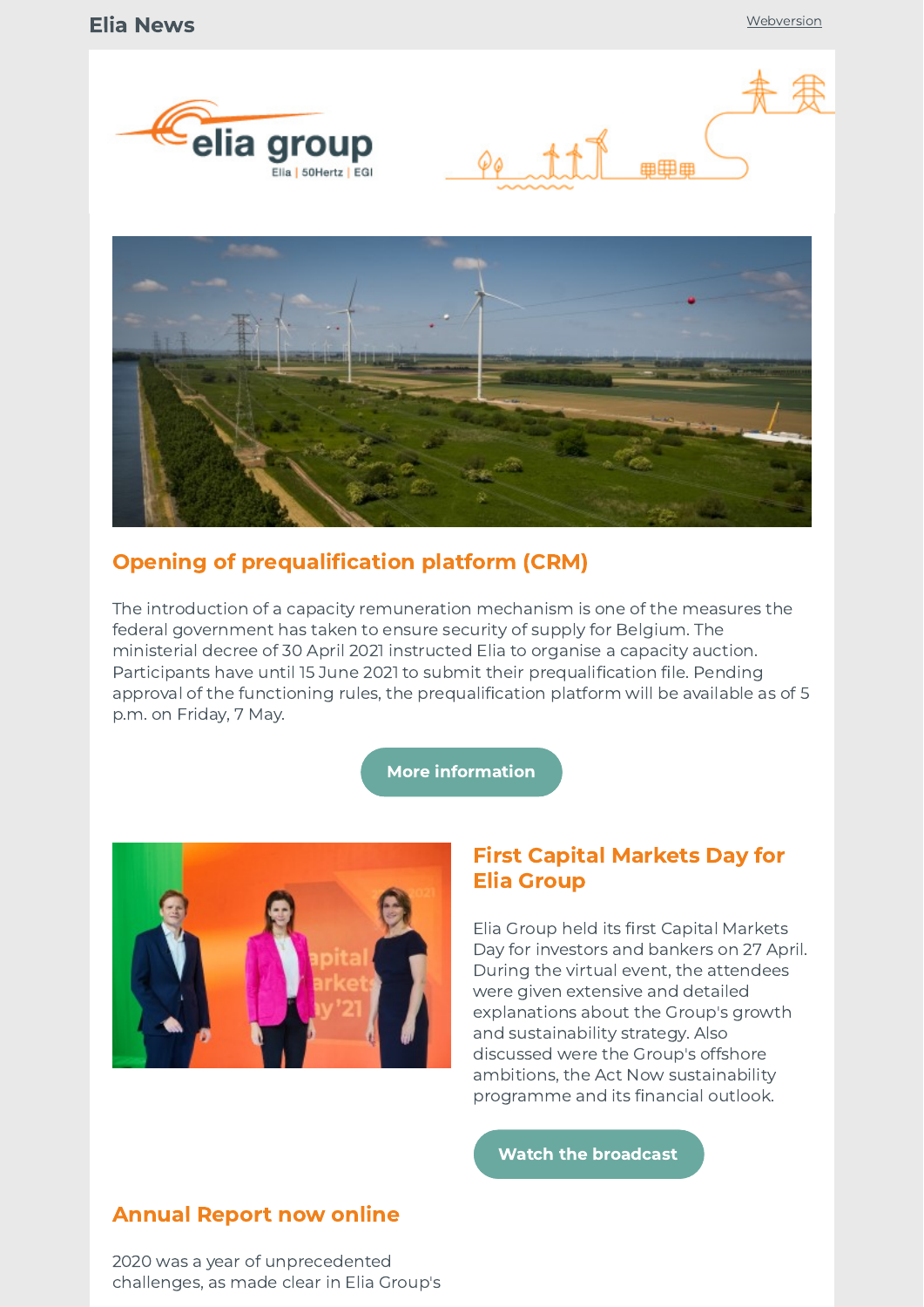Annual Report entitled Accelerating to a Net-Zero Society. As the coronavirus pandemic progressed, Elia Group faced the difficult task of protecting employees while ensuring business continuity. As part of an essential industry, Elia Group provided energy to approximately 30 million end users. You can view the Group's milestones, sustainability performance and financial figures in its three-part Annual Report.



Read the [reports](http://link.newsletters.elia.be/mm/LC_7309_1083525_XPRHMBB2ZDLF_48709_5tWHuFBahfSgE2pV4amlqX+lCkH88gqV9jyMGXGRgdVmGz9qf+9JdrkIQurgtBbOSbI+bgOsTXzTkek6xP2-5bko3e6pGIbxzoBEwLMcvMI=.act)



## Work begins on dismantling high-voltage line between Londerzeel and Mechelen

Monday, 12 April 2021 saw Elia begin work to dismantle a high-voltage line between Londerzeel and Mechelen. The 70-kV high-voltage line has reached the end of its life. The conductors will be removed over a distance of 10 kilometres this year and in 2022 Elia will also dismantle the high-voltage pylons. New underground 150-kV electricity cables were recently laid to maintain electricity supply in the region.



## Elia makes overhead line in Ghent Canal Zone visible to birds

Bird diverters are being installed on the high-voltage line along the R4 road in Evergem to make it more visible to birds. Elia is installing the markers pursuant to a Natuurpunt study that identified the line as high-risk. Elia is also installing markers on overhead lines near bird migration routes in other locations. Watch this video to see how it works.

Read [more](http://link.newsletters.elia.be/mm/LC_7309_1083525_XPRHMBB2ZDLF_48710_R2XfYmlRcFgYe1x+9t0g3ic6d5H1XUCG3j+f8Zg8W8ZC4VdjDICqD1wgnxr+2hGrMYByj306QZCGHjvyOg7o6hdjFfMHni3dkZkO1Kb1KnOdC-yt3op4M4HycAWI9XBnh5UlX6Z1LWCV6jKZeoKtwio5wCtuy8yddKDG1AKvDvPiqf1hxyxmLW95RxGiabWFPvRWDb889UbGPouQPW66oepUgTQkud5HTWp4Z3UQPkQ=.act)

[Watch](http://link.newsletters.elia.be/mm/LC_7309_1083525_XPRHMBB2ZDLF_48711_VDLi0fp7jbZGnEfTbDjY5jqVzay4UG6qIst-La93s-eTiQBs2r4V2NCvmPpj6MonA2cfV16vfslqe5AIVK7x+A==.act) the video

### Eurogrid successfully issues €500 million Bond

Eurogrid has issued a new bond offering, raising €500 million in the process. Elia Group's German subsidiary 50Hertz can now continue developing and building the energy transition. Over the next five years, 50Hertz will invest €4.7 billion in the German power grid, both onshore and offshore. The 12-year bond, offering an interest rate of 0.741%, was issued on the Luxembourg stock exchange and attracted investors from more than 15 countries.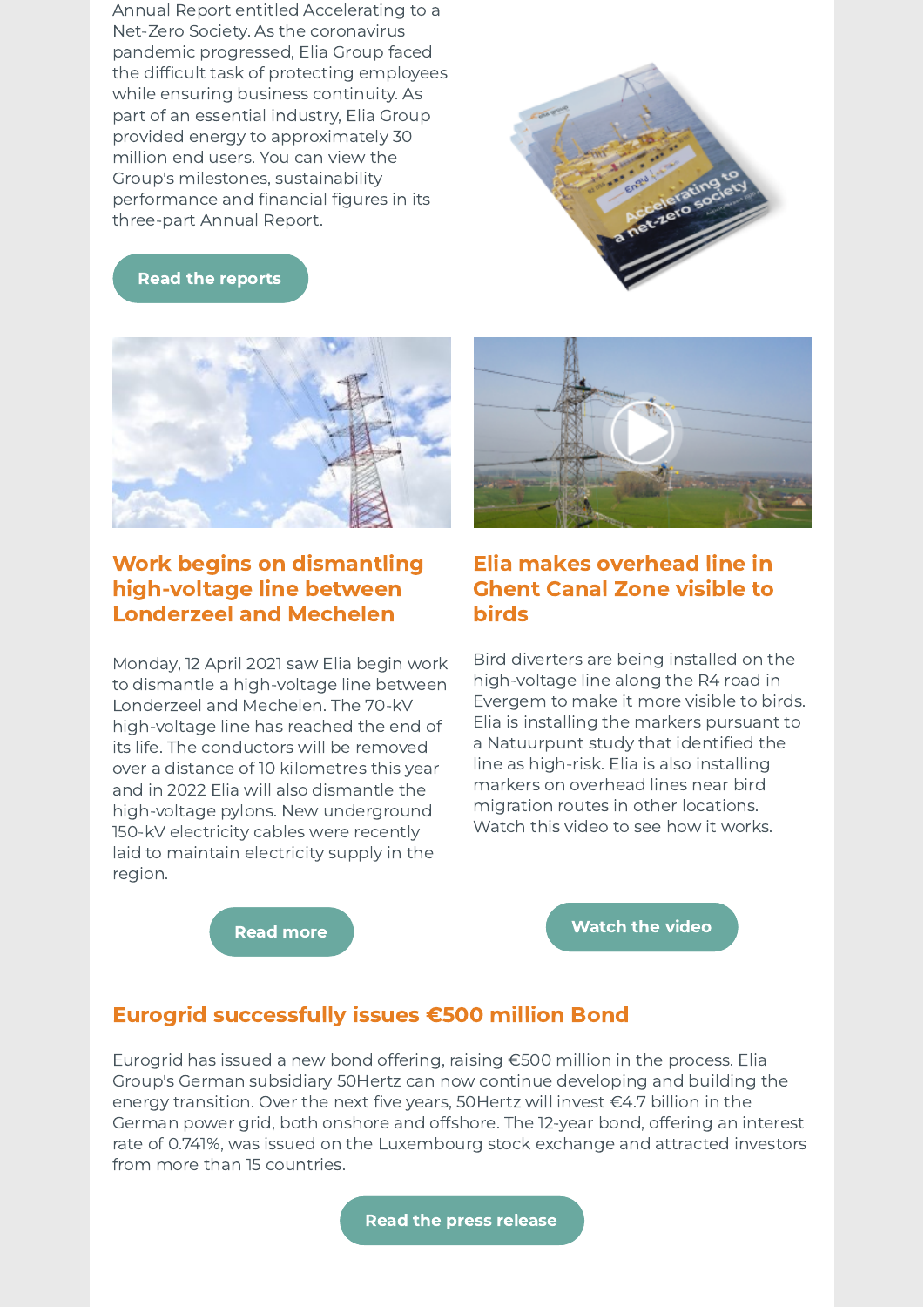

## EuropeanTSOs working on standardised offshore grid

Seven European TSOs, including 50Hertz, will work together to connect offshore wind platforms. To that end, they have signed a MoU for the launch of Eurobar. The aim is to efficiently and safely integrate offshore wind energy into the European power grid. Their approach is based on existing regulations and projects, but they are also looking into new developments for expanding offshore grids. International standardisation of interfaces and technology play a key role here.

Read the press [release](http://link.newsletters.elia.be/mm/LC_7309_1083525_XPRHMBB2ZDLF_48708_GgTnA4H0eswGp1+azLiyTYB40k9v-d7AlOjWL0G+mYytNt+06tciTEwQuh9-zx9eTacbL9pHUDzsKLK3V1+4BGTGCayh6oxIY2pXOcd4T9Lfg9hColV+OrgS7QEPFo6XTjZSEcbAbSNZyJc7QLPDCz6ho4zFb4cR8q3BEukbCpqioiwCPNO+kTpgmG1d8TCOig0xZO40yZqI47wVDmY-nA==.act)





# Elia joins ChargeUp

ChargeUp is a federation that aims to accelerate the roll-out of charging infrastructure for electric vehicles and a seamless charging experience for drivers around the world. With Elia's arrival, the partnership now has 14 members from different industries, two knowledge partners and two ecosystem partners. Elia firmly believes that sector integration and the rapid roll-out of electric cars can accelerate the energy transition, as was recently shown in a Group study on electric mobility.





## 50Hertz helicopter rescues two fishermen at sea

50Hertz, along with Baltic Sea wind farm operators RWE, Iberdrola and EnBW, operates a rescue helicopter stationed on the island of Rügen. The helicopter – and its crew of two pilots, a doctor and a paramedic – is available for any emergencies in the Baltic Sea. On 9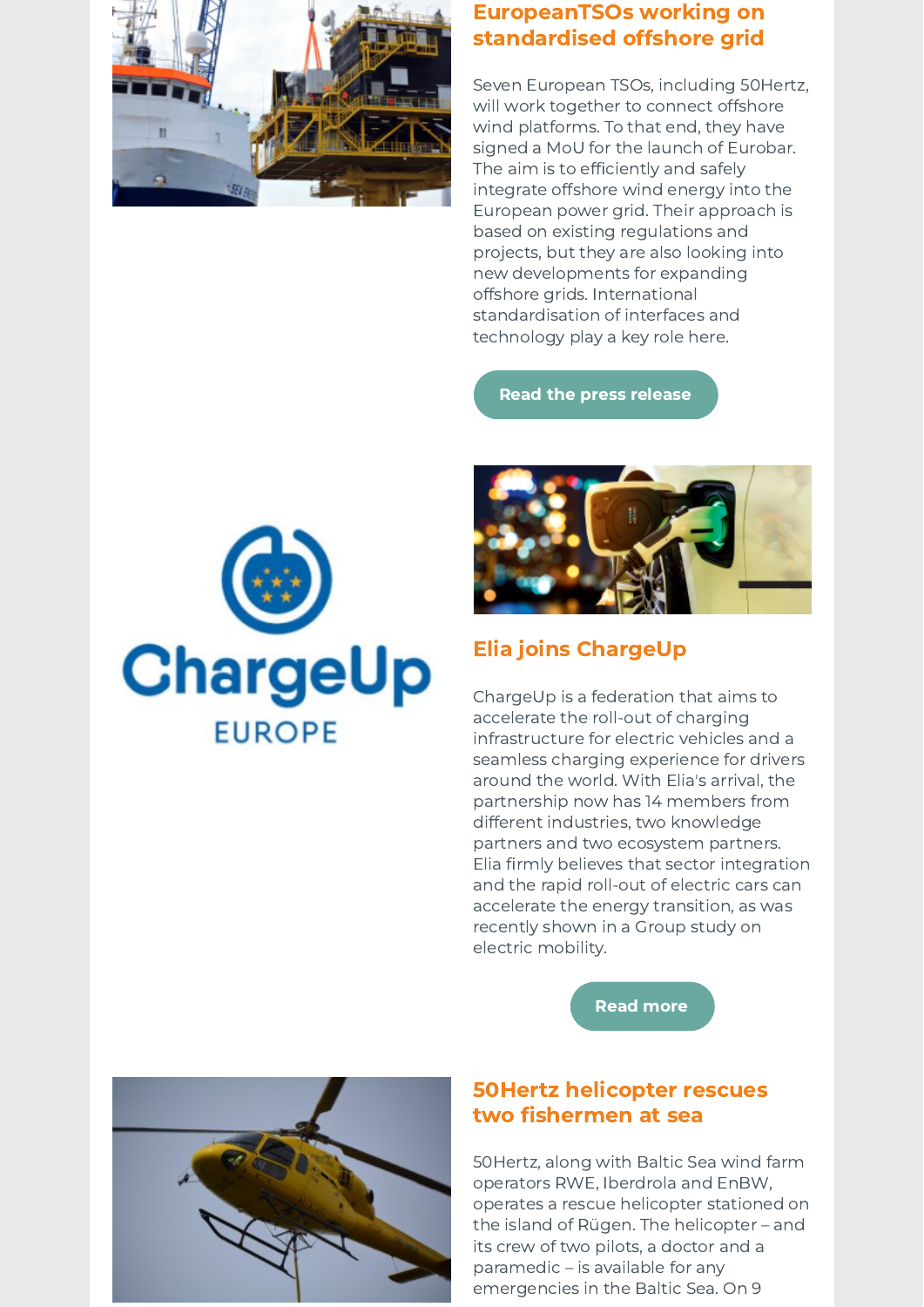March two fishermen in distress were rescued. The men had fallen into the water and were suffering from severe hypothermia. The helicopter crew gave them first aid and transported them to hospital.



## Giant boring machine for underground cable in Berlin

The boring machine that will be used to dig the tunnel for a new underground power line in Berlin has now had its technical inspection. The machine is 160 metres long and will dig a 7-kilometre tunnel with a diameter of 3 metres some 20 to 30 meters underground. The new line will serve as the main artery for the German capital's power supply. The boring machine is now being dismantled for transport to Berlin via both road and water.



## Launch of a pilot project for solitary bees

Elia is working with BeeOdiversity on a hotel for solitary bees on the Monnoyer site in Schaerbeek. The hotel will provide a safe place for the bees to lay their eggs and reproduce. Solitary bees live alone and do not produce honey, so a conventional beehive is not a suitable place for them. However, they are important for biodiversity. The pilot project began in April and will be assessed in October.



Read [more](http://link.newsletters.elia.be/mm/LC_7309_1083525_XPRHMBB2ZDLF_48714_4dttosJO06TSm0WZfgZVM3WtmwaNk9bqvlmmY-f7SNPFGlRWMf5m9dN2pIy19QDH0vGRnpIFKURXH+Q6SzDuZfPtFi9-BDJ4Xf9ylXi3btY=.act)